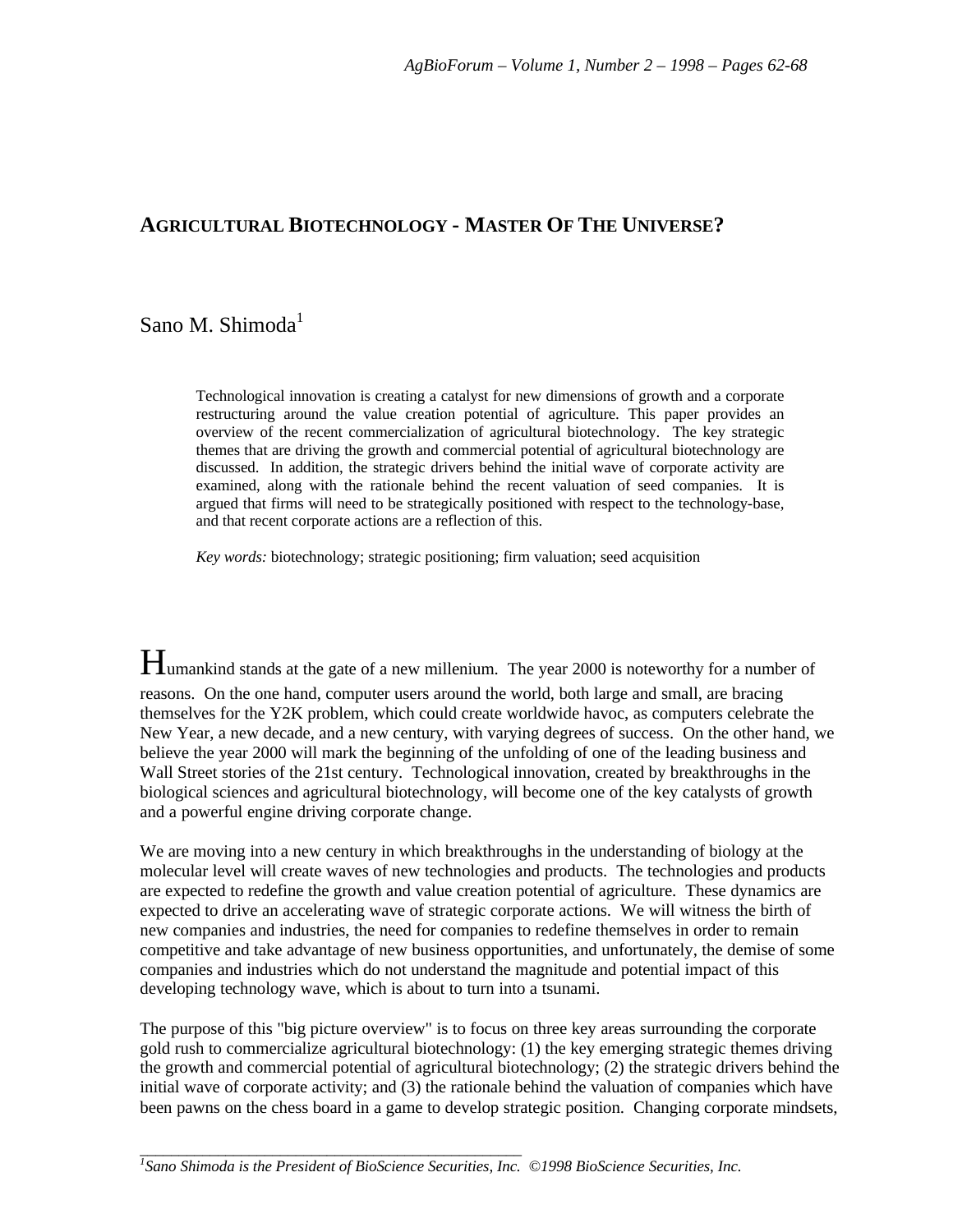created by growing recognition of the integrative power of agricultural biotechnology, are about to unveil the creation of a new mosaic of corporate strategies. These strategies will ratchet up the longterm strategic value of agricultural biotechnology platforms and redefine the linkage of agriculture to the industrial base of the worldwide economy.

## **Redefining The Commercial Potential Of Agricultural Biotechnology**

Advancements in science and technological breakthroughs in the understanding of the biology of plants, animals, humans, and organisms at the molecular level, combined with the power of new information technologies, are creating a new technology platform, that is, biotechnology. This powerful technology base, combined with the development of enhancing technologies, such as genomics, bioinformatics, and proteomics, is speeding up the identification of genes that control valuable traits, shrinking the timelines to commercialize new products, and expanding the commercial potential of biotechnology across a growing number of market sectors, including agriculture.

Agriculture is no stranger to technology, innovation, and change. Looking back through history, technological innovation has been the key to the growth of production agriculture. Production agriculture has been shaped by technological breakthroughs that have brought to the farm crop inputs, such as hybrid seed and crop protection chemicals. In addition, technological innovation has moved farm mechanization from the early days of the plow to today's four wheel drive tractors, outfitted with precision farming technology. These technologies have been geared toward boosting farm productivity, which has improved farmers' bottom line profits, and made farmers' lives easier. These technologies have helped shape the business structures that form the foundation of today's agribusiness infrastructure.

While most technologies have generally focused on boosting farm productivity and have impacted how farmers farm their land, biotechnology has the potential to completely revolutionize agriculture by changing what is produced. During the past century, technology adoption and product displacement has been evolutionary, as new and better technology-based products have been developed. Farmers have had time to integrate new technologies into their cultural practices and to respond to market conditions. Companies have had the time to reposition themselves, reformulate their business strategies, and readjust business structures to bring new technology-based products to the marketplace in order to remain competitive.

Sometimes technology shifts are revolutionary, becoming so powerful that their adoption triggers the need for major structural changes in the marketplace and the agribusiness infrastructure. But major technology shifts often create periods of marketplace turmoil, and sometimes create overnight product displacement cycles and corporate obsolescence. These forces set in motion not only marketplace actions and competitive reactions, they also trigger major strategic actions and a dramatic restructuring of the broader industry infrastructure. An example comes from the computer industry. International Business Systems (IBM) was forced to strategically re-engineer itself following a number of years of severe financial stress stemming from its underestimation of the impact personal and mini computers would have on its mainframe computer business.

While the technology being brought to the marketplace over the next five years will largely continue to focus on input traits, it's long-term potential lies in the development of value-added output traits that will address a wide range of needs. The needs of conventional markets like food and feed, and new markets created through the development of novel biotechnology-based value-added traits, will be addressed. The ability to create proprietary value-added traits will turn many agricultural commodities into premium-priced specialty and quasi-specialty products. This will dramatically change what farmers produce, redefine what markets demand, re-engineer the agricultural production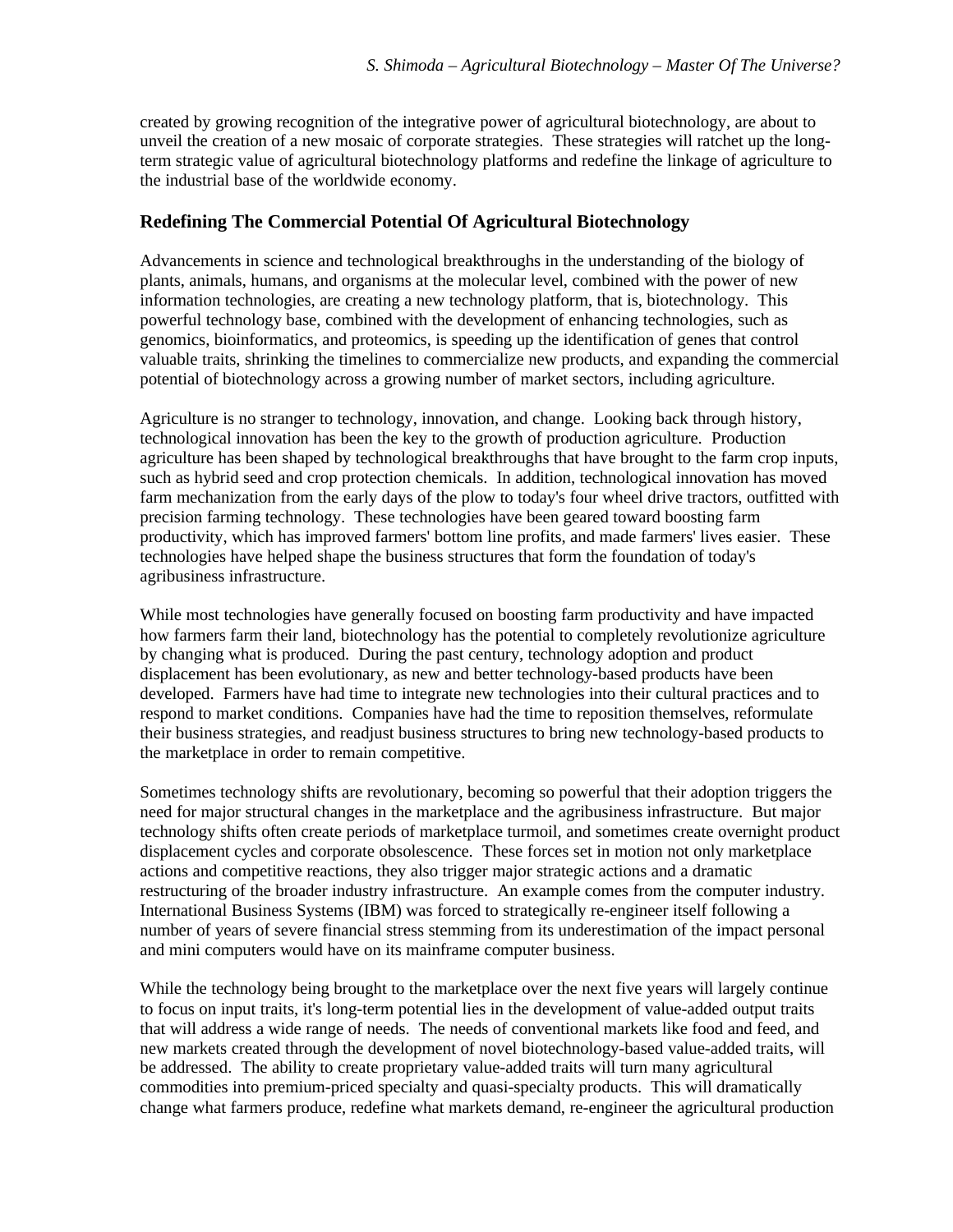and distribution infrastructure to meet the new demands of the marketplace, and redefine the linkage between the farmer and the end-user.

# **Agricultural Biotechnology Moves To Center Stage As A Driver Of Corporate Change**

Agricultural biotechnology has initiated a major "wave of change" in agriculture, and its impact is starting to ripple through the agribusiness infrastructure. Agriculture and the entire agribusiness infrastructure have entered a period which will be defined by a pace of technological innovation that will intensify structural change. Although in the early stages of commercialization, we are witnessing the beginning of the bio-transformation of agriculture. The traditional drivers of growth and valuecreation, that form the foundation of the agribusiness infrastructure, are being redefined by biotechnology. Agricultural biotechnology is starting to create a broad pipeline of new products which form the basis for not only redefining today's key agricultural markets, food and feed, but also creating businesses linkages to other non-conventional markets and industries. Such nonconventional markets include: pharmaceuticals, animal health, chemicals, and a broad array of industrial markets, many of which would not be considered synonymous with agriculture today.

The application of biotechnology to agriculture will redefine the key fundamental drivers of today's agribusiness infrastructure. The development of diverse biotechnology platforms is creating new business dynamics that form the foundation of a number of new companies. These platforms act as catalysts for the realignment of existing companies and business sectors. These business dynamics are accelerating and broadening the scope of corporate strategic actions to take advantage of new and changing market opportunities.

It has been our long-held vision that agricultural biotechnology would transform and usher in a dynamic new era of growth for agriculture. As a matter of fact, the potential appears to be even greater than what we had thought just a few years ago. We continue to believe that the potential economic and business impacts of agricultural biotechnology remains severely underestimated. This new developing technology-base will not only create products that will help improve farmers' productivity, but more importantly, will dramatically expand the value creation potential of agriculture and the linkage of agriculture with our industrial-based economy. In contrast to conventional wisdom, which holds that the future of biotechnology is tied to the conventional health care industry, it has been our belief that the value of health care applications will be challenged by the value created in the application of biotechnology to agriculture; that is, as the world's industrial base moves towards a "carbohydrate- or plant-based economy." Agriculture and the agribusiness infrastructure are about to undergo multi-dimensional change, the scope of which only a few currently understand.

# **The Corporate Gold Rush To Build Long Term Strategic Position**

We are witnessing a rapid change in corporate perceptions of the commercial potential of agricultural biotechnology and its potential long-term impact on a large number of business sectors. A broadening vision of future opportunities is catalyzing the development and execution of broad business strategies. Today, the execution of these strategies has resulted in a number of acquisitions, as well as the forging of new corporate linkages between players.

Over the last three years, recognition that there are a limited number of quality seed and agricultural biotechnology assets, combined with many companies' desires to create pre-emptive positions, have resulted in a corporate gold rush to develop long-term strategic positions around broad agricultural biotechnology platforms. Major linkages of biotechnology assets and seed companies with leading agricultural chemical companies through strategic alliances and equity ownership positions, as well as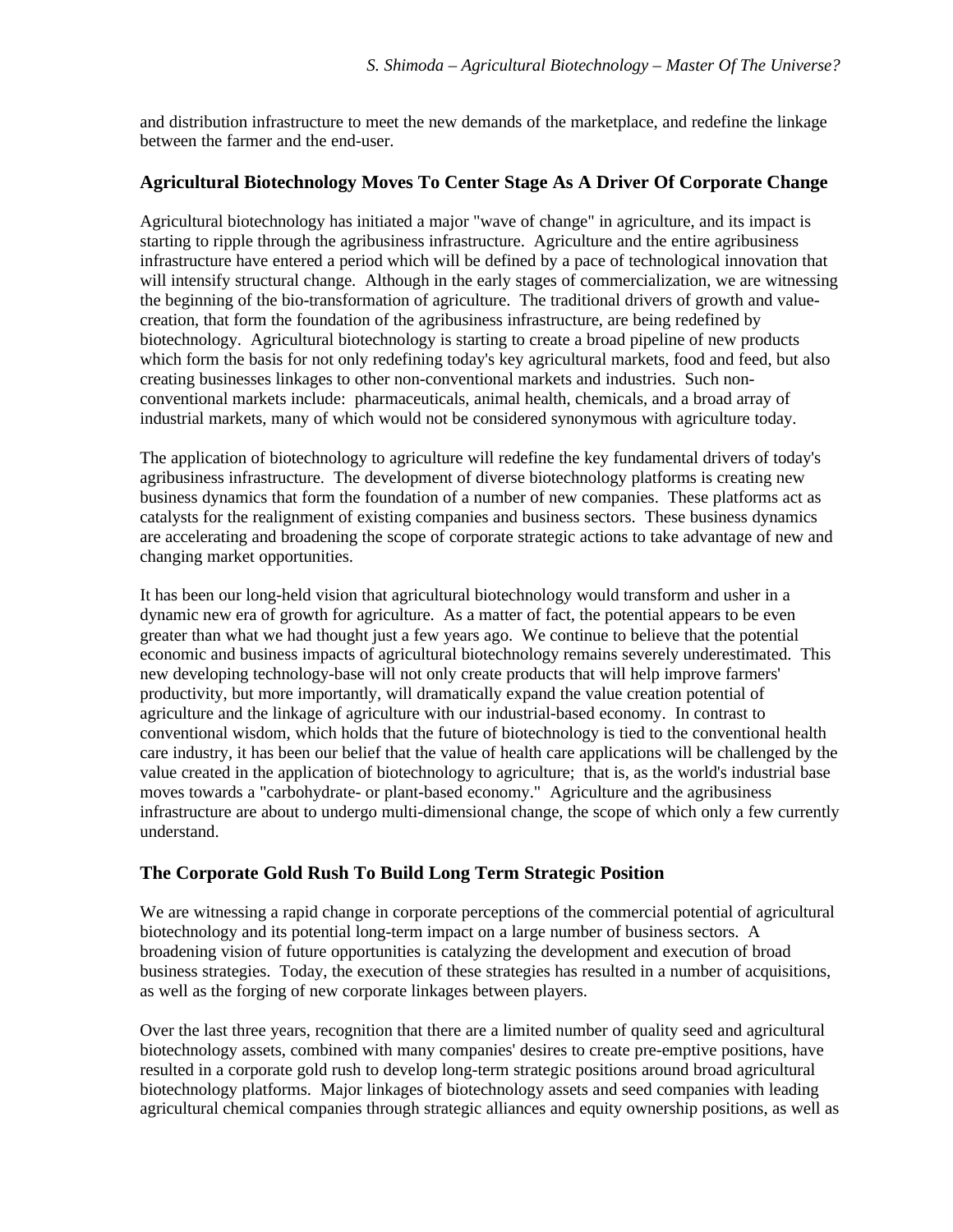outright acquisitions, have changed the corporate landscape of the seed, agricultural biotechnology, and crop protection industries almost overnight. Most notable among the strategic players, which represent a who's who in the crop protection, agricultural biotechnology, and seed industries, are: AgrEvo; Calgene; DEKALB Genetics; Delta and Pine Land; Dow AgroSciences; DuPont; Monsanto; Mycogen; Novartis; Pioneer Hi-Bred; and Zeneca.

If there were any question about the potential business opportunities created by agricultural biotechnology, one need only look at the recent multi-billion dollar corporate transactions to secure seed and technology assets, and downstream linkages. The price tags placed on a number of these transactions indicate the high stakes in the long-term agricultural biotechnology marathon race.

## **Agricultural Biotechnology's Business Potential Tied To Value Capture**

Success in the commercialization of agricultural biotechnology will hinge on combining two key groups of assets and expertise. The first group is the technology and delivery vehicle, which combines the development of a leading-edge biotechnology platform with a global state-of-the-art integrated seeds business, as well as expertise in vegetative propagation for non-seed based crops. This will allow firms to effectively bring the technology to the farm level. The second group is the commercialization structure, whose focus is the development of innovative new product systems and business structures to create and capture the value generated from the farm gate all the way to the consumer or end-user. Key components rest not only on the business structure, but also on marketing and distribution power, which links the farm gate to the consumer or end-user. We expect to see the redefinition of existing linkages from the farm gate to the end-user, as well as the creation of new linkages between business sectors that are distinctly separate. We expect the new and existing linkages to ultimately converge.

We believe that changing business relationships between many diverse industry sectors, which are changing around agricultural biotechnology platforms, will create a new corporate mosaic based on multi-dimensional vertical and horizontal linkages. These linkages will be between agriculture at the farm gate and a broad spectrum of downstream industries. It has long been our view that these dynamics, evolving around developing agricultural biotechnology platforms, will form the nucleus of new technology-based business structures, or "agricultural industrial complexes."

Within the last three years we have witnessed the birth of these "agricultural industrial complexes." Growing recognition of the value creation potential of agricultural biotechnology has led to a proliferation of corporate strategies focused on creating new business linkages around agricultural biotechnology platforms. We expect to see an increasing number of corporate actions that reflect the convergence of a number of strategic drivers that will collectively increase the value of agricultural biotechnology platforms.

A new corporate mosaic, centered around agricultural biotechnology, is being formed by the growing recognition of the multi-dimensional linkages between conventional agriculture-related markets. In addition, this is combined with the prospect of using agricultural biotechnology to catalyze the strategic integration of agriculture with a broadening array of industries which, today, are not directly related to agriculture. The convergence of four key strategic drivers is magnifying the potential impact of biotechnology. First, agricultural biotechnology, seed, and crop protection chemical companies are merging together based on the recognition these technologies are complementary. Second, agricultural biotechnology companies are creating downstream linkages in order to create value-capture mechanisms in conventional food, feed, and industrial markets. Third, agricultural biotechnology is becoming a critical strategic component in the evolution and execution of companies' life science strategies. Finally, agricultural biotechnology-generated specialized traits for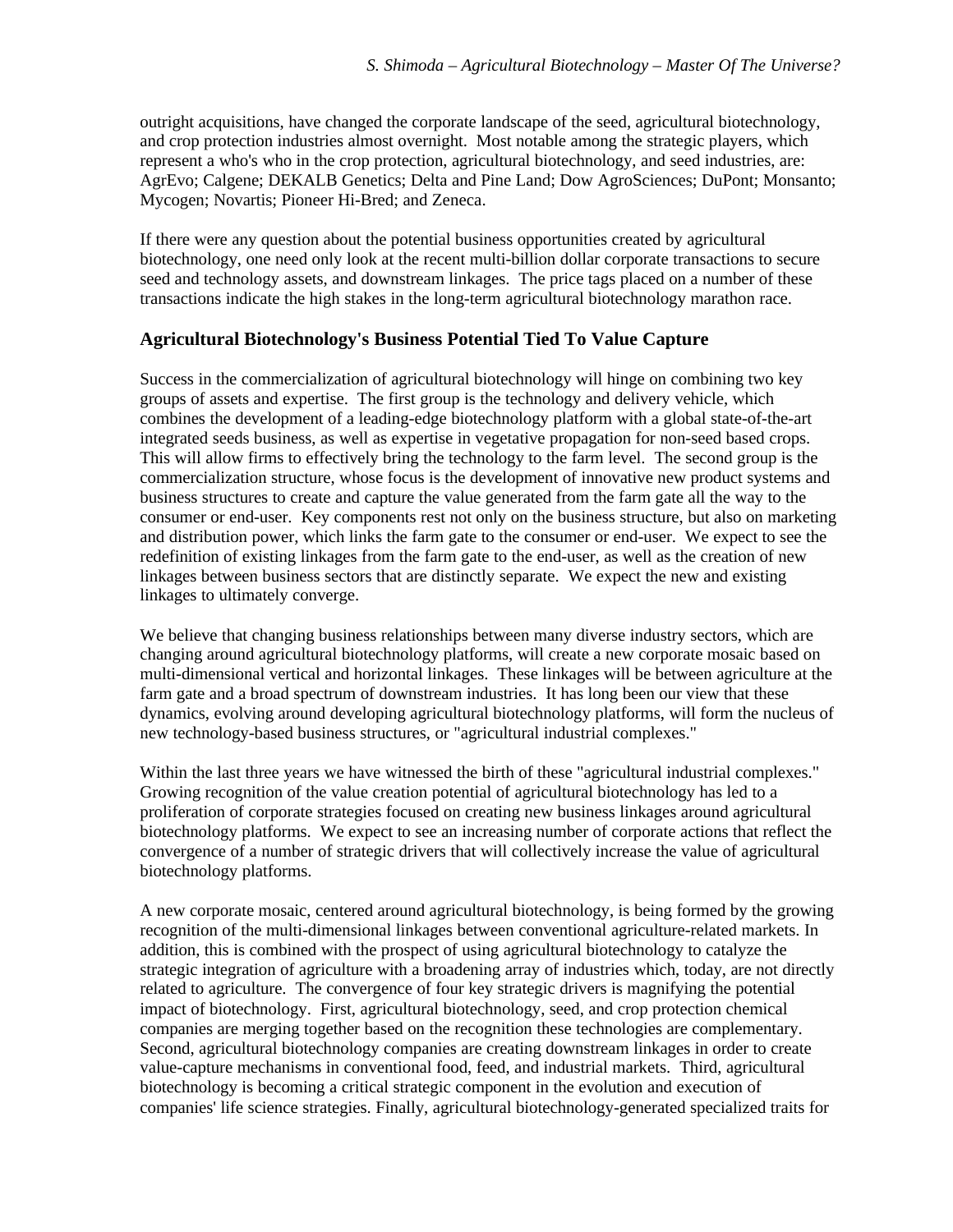non-conventional agriculture-related markets will lead to strategic linkages with a broad array of new industrial-oriented business sectors and companies.

#### Agricultural Biotechnology, Seed and Crop Protection Chemicals

The initial wave of corporate transactions over the last three years has been characterized by the merger of agricultural chemical companies and biotechnology-based seed companies. Strategic moves have been triggered by both defensive and offensive actions. Defensively, crop protection companies have desired to offset the potential for shrinking markets, as markets for conventional crop protection chemicals were being replaced by transgenic technologies. Offensively, agricultural biotechnology-based seed companies have been executing "cost displacement" strategies. A cost displacement strategy is best exemplified by the use of Roundup on Roundup Ready soybeans, which have replaced conventional soybean herbicides. In addition, there is the growing recognition that some agricultural biotechnology-based input traits (i.e., herbicide tolerance) and crop protection chemicals are complementary technologies from a farmers' perspective.

Mergers, acquisitions, joint ventures, and strategic alliances have changed the competitive framework in the agricultural, chemical, and seed businesses almost overnight. With the exception of Pioneer Hi-Bred, all the other major public seed companies, as well as many private ones, (not only in corn and soybeans but also cotton and vegetables) have been purchased or are about to be acquired by a small number of long-term players. These players are building broad-based strategic biotechnology seed platforms, and in so doing are redefining the structure and the linkages between the seed and crop protection industries. The continued strategic re-engineering of the agricultural chemical business around broad biotechnology-based seed platforms is expected to promote further consolidations. This could potentially prompt the formation of additional strategic relationships between agricultural chemical and agricultural biotechnology seed companies. At the end of the day, we do not believe there will be more than four or five global agricultural biotechnology seed/agricultural chemical complexes, and it is quite possible there may be only three or four.

#### Moving Downstream to Grain Processors and End-Users

Because the number of broad biotechnology platforms, combined with leading-edge seed operations, is limited, we expect to see an increasing number of strategic alliances between agricultural biotechnology seed complexes and grain processors on a worldwide basis. We expect downstream end-users to not be far behind. Following DuPont's move downstream in 1997 with its acquisition of Protein Technologies, a specialty soybean processor, Monsanto announced an agreement to form a joint venture with Cargill in June 1998. Novartis recently announced an agreement to form a joint venture with Land O'Lakes to produce specialty corn products. We expect a whole new group of players, comprised of downstream end-users, including food and industrial companies, such as packaged goods, animal health, chemical, pharmaceutical and other non-conventional agriculturerelated companies, to join the "biotechnology party." Motivations are complementary. Biotechnology-based seed companies want to create downstream linkages to control and capture value. At the same time, downstream companies want to create preferred relationships with the upstream technology-based seed and processing infrastructure, in order to gain preferential access to value-added crops with proprietary traits. These traits can command price premiums and create competitive market advantage.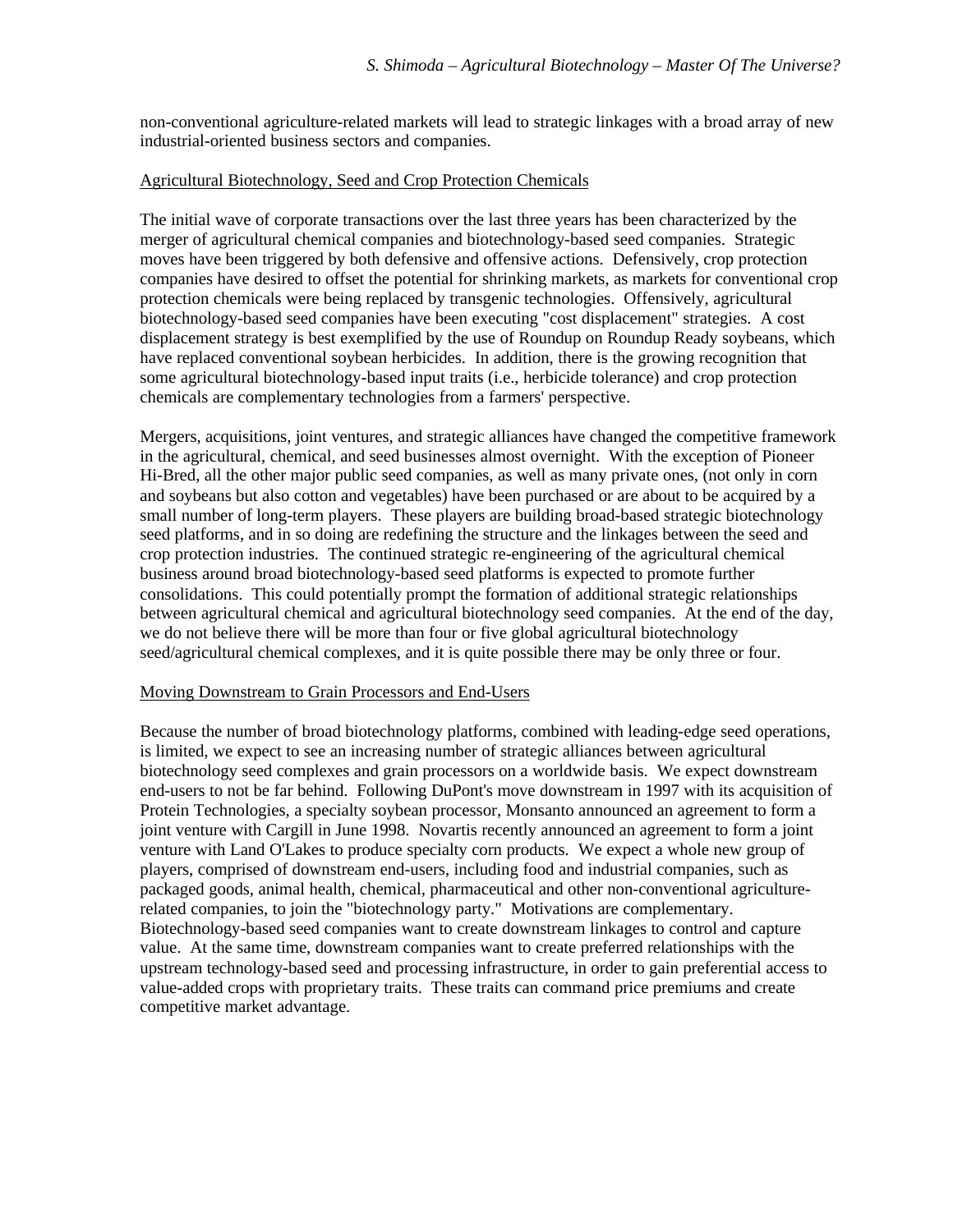#### Life Science Strategies

Broad agricultural biotechnology seed platforms are critical components in the execution of life science strategies. The life science business concept includes pharmaceutical, agriculture-related (crop protection chemicals, agricultural biotechnology, seeds, and animal health), and nutrition/consumer businesses. While this concept is not new, the new generation of life science companies is focused on creating a technology and business structure that maximizes the "integrative" business opportunities between these markets. At the heart of the creation of a new generation of integrative life science companies is the direct linkage of agricultural biotechnology to food, nutrition, and health markets. The importance of agricultural biotechnology seed businesses to the new generation of integrative life science companies is highlighted by four announcements over the past six months. The first announcement was Monsanto's ill-fated merger with American Home Products. Second, DuPont announced its decision to monetize the value of Conoco so that it could aggressively build an integrative life science company. Third, Novartis recently announced that it would build a plant-genomics center in California, that will be located next to its announced human genomics center. Most recently, Hoechst and Rhone-Poulenc decided to merge their life science and agricultural businesses.

### Expanding the Linkage to Industrial-Oriented Markets

While somewhat farther away in terms of major market impacts, the ability to develop specialized genetically-engineered industrial traits, such as bio-materials in crops, will expand the value creation potential of agriculture and lead to strategic linkages with a broad spectrum of non-conventional sectors. A small number of companies with agricultural biotechnology businesses, such as DuPont and Dow Chemical, are already focused on the creation of more specialized traits for nonconventional markets, such as materials, chemicals, and plastics sectors. We would expect selective corporate linkages through strategic alliances to start to occur over the next few years, as companies' strategic focus shifts to non-conventional agricultural-related markets.

The combination of the above four strategic drivers are expected to drive an accelerating level of corporate activity over the next decade, that will make the mergers, acquisitions, and joint ventures of the last few years pale in comparison.

### **Long Term Strategic View Boosts Acquisition Prices - Madness Or Sanity?**

Recent aggressive corporate actions by agricultural biotechnology seed and agricultural chemical players have redefined critical mass issues, and created a "sense of urgency" among competitors to reassess their strategic positions. This sense of urgency has accelerated the execution of their strategies in order to remain competitive.

Some companies, such as Monsanto and DuPont, have demonstrated a degree of aggressiveness in capturing strategic technology and seed assets, the delivery vehicle for biotechnology traits, that other companies have been unwilling to match. This is exemplified by the ratcheting up of valuations companies have been willing to pay for seed assets over the past year. Prior to 1996, seed companies were generally valued at one-half or two times their revenues, with the magnitude of the multiple tied to the level of profitability, which in good part reflected market position. Within the last three years, the valuation of seed assets has skyrocketed and transaction values have risen to revenue multiples of five to ten times. These numbers are shown in the accompanying table.